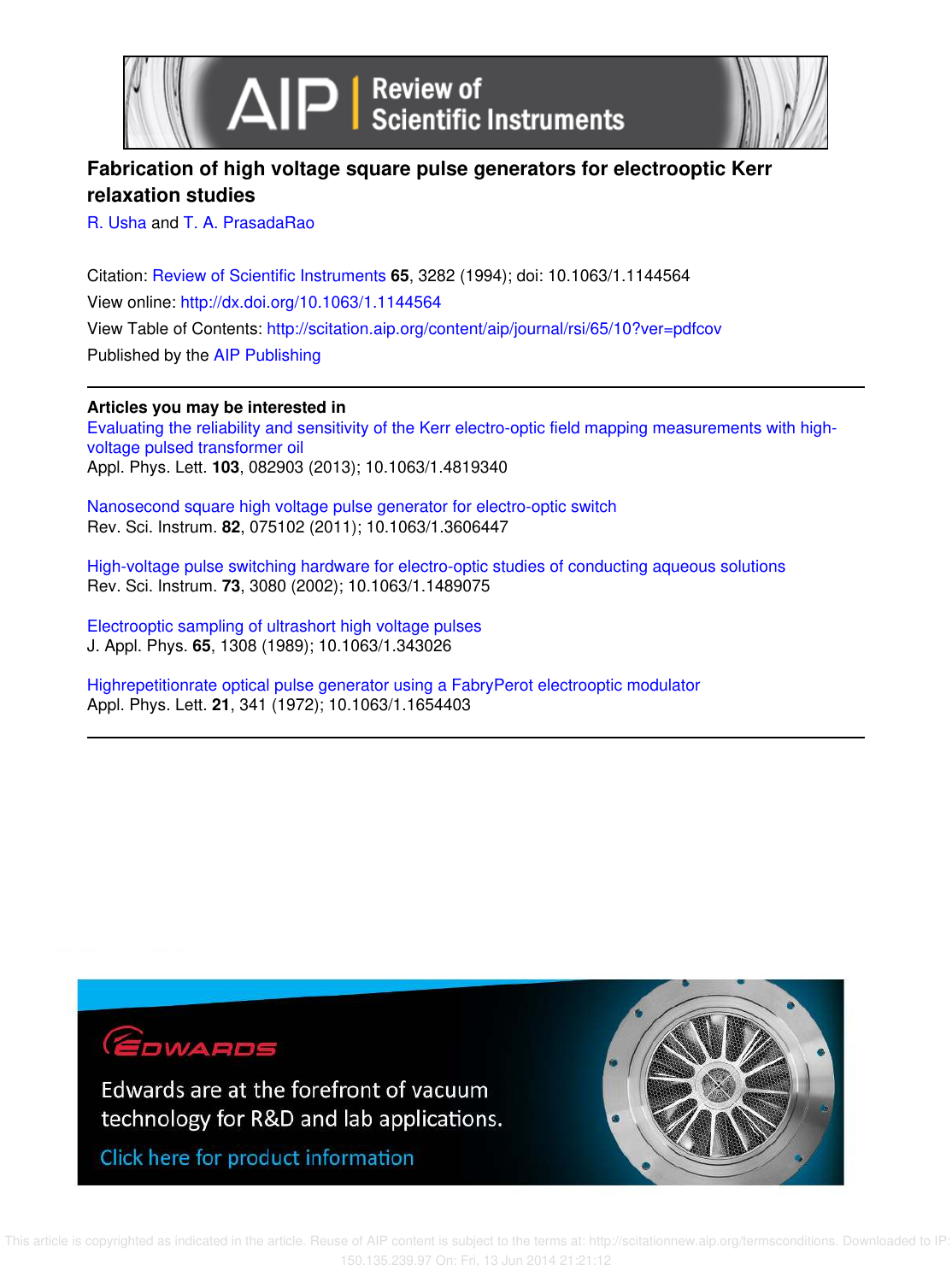# Fabrication of high voltage square pulse generators for electro-optic Kerr relaxation studies

FL Usha and T. A. PrasadaRao

Laser Laboratory, Department of Physics, Indian Institute of Technology, Madras-600036, India

(Received 30 March 1994; accepted for publication 5 June 1994)

High voltage square pulse generators, with fall times of 1  $\mu$ s and 45 ns have been fabricated for the measurement of electro-optic Kerr relaxation studies in macromolecules. These have been fabricated with a pulse forming network in the Blumlein line configuration with discrete components. The switching is brought about by high voltage spark gaps, instead of the thyratrons and silicon controlled rectifiers (SCRs), which have voltage limitations. The performance of these pulse generators are found to be consistent and stable, without any change in the pulse shape even at very high voltages and repetition rates. The Kerr constants and relaxation times measured with these pulse generators for the liquid crystal  $p$ -(methoxybenzelidene)- $p$ -butylaniline (MBBA) at its nematic to isotropic phase transition temperature (43.5 "C) are found to be in very good agreement with the reported values obtained from the optical Kerr effect investigations using high power Q-switched solid state lasers.

# I. INTRODUCTION

The electro-optic Kerr effect<sup>1</sup> is a third order nonlinear process produced when very high electric fields are applied to an optically isotropic material. The material becomes anisotropic under the action of the field and hence becomes birefringent. This effect is molecular or dipolar in origin, and is primarily due to the interaction of the applied field with the permanent dipole moment and/or the anisotropy of polarizability of the molecules. The decay of this induced birefringence upon the instantaneous removal of the orienting field gives a measure of the relaxation time. In order to measure this relaxation time a square pulse with a fast decay is applied to the medium to induce birefringence.

The transient Kerr effect is being widely used in the field of macromolecules like colloidal suspensions,  $2.3$ biomolecules,  $4-6$  polymers,  $7$  etc. for the determination of orientation relaxation times, rotational diffusion constants, and molecular structure parameters.

The Kerr constant of some liquid crystals are found to be exceptionally large just above their nematic to isotropic phase transition temperature  $T_{\text{NI}}$  with slow relaxation times.<sup>8</sup> This is basically due to the pretransitional behavior of the material. The Kerr constant and relaxation time measurements provide a stringent test on the Landau-de Gennes<sup>10</sup> phase transition model for liquid crystals. From these measurements one can obtain a large number of characteristic material parameters like, the fictitious second order isotropic-nematic transition temperature  $(T^*)$ , the temperature dependent viscosity coefficient  $(v)$ , the phenomenological constants in the Landau series expansion of free energy, etc. These are very important parameters for characterizing a liquid crystal molecule. The decay of birefringence is an exponential function of time and is given as

$$
\Delta n = \Delta n_0 \exp(-t/\tau). \tag{1}
$$

 $\Delta n$  and  $\Delta n_0$  are the birefringence at any time t and at  $t = 0$ ,

respectively.  $\tau$  is the electro-optic Kerr relaxation time. The induced birefringence  $\Delta n$  is a quadratic function of the applied field

$$
\Delta n = B\lambda E^2. \tag{2}
$$

E is the applied electric field strength,  $\lambda$  is the probe wavelength, B is the electro-optic Kerr constant.

The description of the experimental setup to measure the induced birefringence and the electro-optic Kerr relaxation time is as follows.

### II. EXPERIMENTAL SETUP

Figure 1 shows the schematic of the experimental setup used to measure B and  $\tau$ . Optical signals of the order of 1 ns duration could be detected using a photodiode (MRD-510, Motorola) across a load of 50  $\Omega$ . The Kerr signals from the Photodiode are acquired by a digital storage oscilloscope (DSQ) (Tek 2440) with 350 MHz bandwidth. The signals are then transferred to an AT 386 PC for further analysis. The high voltage square pulses are acquired on the DSO through a 1:iOOO high voltage probe (Tektronix P6015) simultaneously along with the Kerr signals. The magnitude of the phase difference produced by the field  $(E)$  is

$$
\delta/2 = (\pi l/\lambda) \quad \text{and} \quad \Delta n = \pi l B E^2, \tag{3}
$$

where  $l$  is the effective path length of the probe beam in the electric field.  $\delta$  can be determined from the experiment using the relation<sup>11</sup>

$$
I = I_0 \sin^2(\delta/2),\tag{4}
$$

where  $I_0$  is the maximum intensity of the probe beam when the polarizer and the analyzer are kept parallel and  $I$  is the maximum intensity of light passing through the medium under the influence of the electric field when the polarizer and the analyzer are kept crossed and making an angle of  $45^{\circ}$ with respect to the direction of the applied electric field.

The details of the fabrication of the pulse generators and their application in the measurement of Kerr constants and

3282 Rev. Sci. Instrum. 65 (10), October 1994 0034-6748/94/65(10)/3282/4/\$6.00 © 1994 American Institute of Physics

 This article is copyrighted as indicated in the article. Reuse of AIP content is subject to the terms at: http://scitationnew.aip.org/termsconditions. Downloaded to IP: 150.135.239.97 On: Fri, 13 Jun 2014 21:21:12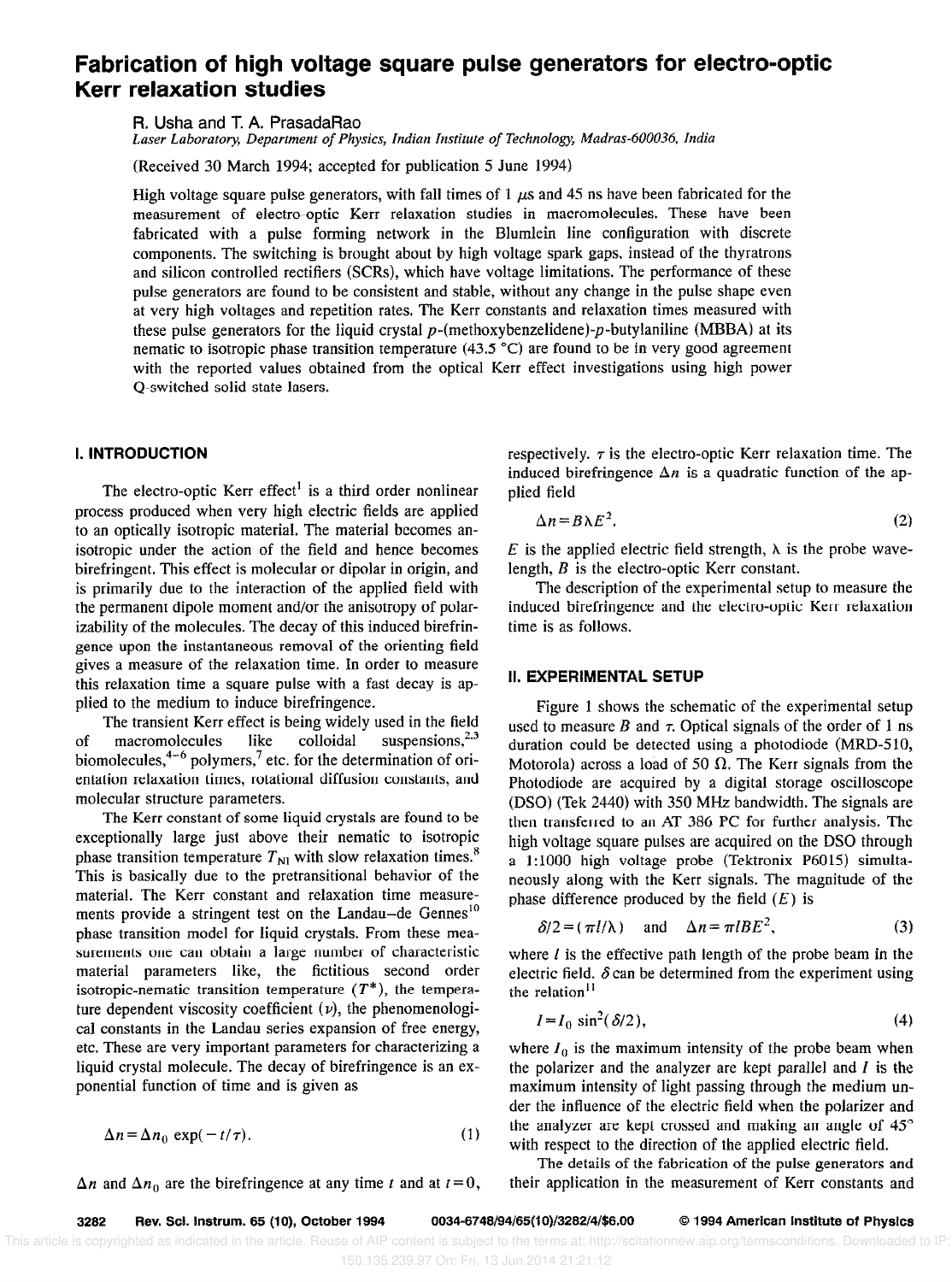

FIG. 1. Experimental setup for Kerr effect studies.

Kerr relaxation times in the liquid crystal  $p$ -(methoxybenzelidene)- $p$ -butylaniline (MBBA) at its phase transition temperature are discussed in the following sections.

# III. PRlNClPLE OF OPERATION AND FABRICATION OF THE PULSE GENERATOR

Usually a low impedance delay line which is either continuous or discrete, with thyratrons or silicon controlled rectifiers (SCRs) as high voltage (HV) switches are used for pulse generators in the studies of transient Kerr effect.<sup>12</sup> The discharge of a transmission line or a delay line into its characteristic load produces a square pulse. But the voltage at the load is only half the charging voltage of the capacitors. Figure 2(a) illustrates the circuit of a single transmission line. By using two transmission lines instead of one in a Blumlein configuration as shown in Fig. 2(b), square pulses with voltages equal to the charging voltage of the capacitors could be produced. The Blumlein line configuration also acts as a



FIG. 2. (a) Typical single transmission line. (b) Two transmission lines in Blumlein configuration.

pulse shaping network. Discrete components like capacitors and inductors are also being used instead of a transmission line shown to produce<sup>13,14</sup> the same results.

# A. Layout of a Blumlein

The Blumlein network as shown in Fig. 2(b), consists of two line sections of equal length and equal impedance  $Z_0$ with a load resistance  $R_1 = 2Z_0$ . The line is charged up to a voltage  $V_0$ . When the switch S is closed, a wave starts at S and travels along SA. After the transmission time  $t_0$ , a second wave is excited at  $B$  which travels along  $BD$ . Both waves are reflected at the inhomogeneities of the line. The potential difference between  $A$  and  $B$  prduced by these waves appears as a square pulse which has an amplitude  $V_0$ and duration  $2t_0$ .

#### B. Theory of a Blumlein

Glasoe and Lebacq $z^{15}$  have done extensive theoretical calculations for these pulse forming networks for various pulse shapes. The results of such theoretical analysis for a square pulse produced with a pulse forming network with a Blumlein line configuration are presented below.

The Blumlein line consists of two sections, each of which comprises  $n$  symmetrical  $T$  elements, with an inductance  $L$  in series and a capacitance  $C$  in parallel.

The transition time along one section of the line is

$$
t_0 = n(LC)^{1/2}.
$$
 (5)

The pulse duration is

$$
T = 2t_0 = 2n(LC)^{1/2}.
$$
 (6)

The line impedance  $Z_0$  is

$$
Z_0 = (L/C)^{1/2}.\tag{7}
$$

The load resistance to be used to get a perfect square pulse is

$$
R_1 = 2(Z_0) = 2(L/C)^{1/2}.
$$
 (8)

The pulse rise time  $\tau$  is

$$
\tau = \pi (LC)^{1/2}/4. \tag{9}
$$

The inductance and the capacitance are then determined by the relations

$$
nC = T/R_1 \quad \text{and} \quad L = TR_1/(4n). \tag{10}
$$

For a pulse of a particular rise, fall, and width, the values of  $n, C$ , and  $L$  are calculated approximately and are used in the circuit.

#### C. Fabrication

The Blumlein line consisting of  $L$  and  $C$  in the  $T$  configuration is shown in Fig. 3. A load resistance  $R_1$  which matches with the line impedance in order to produce a perfect square pulse, is connected in between the two sections of the line. The Kerr cell is connected across the load  $R_1$ . A dc high voltage power supply  $(0-25 \text{ kV})$  is connected to one section of the line, through a current limiting resistor  $R(1)$  $M<sub>1</sub>$ ). A high voltage spark gap has been used as a switching element. The pulse voltage is limited only by the power sup-

150.135.239.97 On: Fri, 13 Jun 2014 21:21:12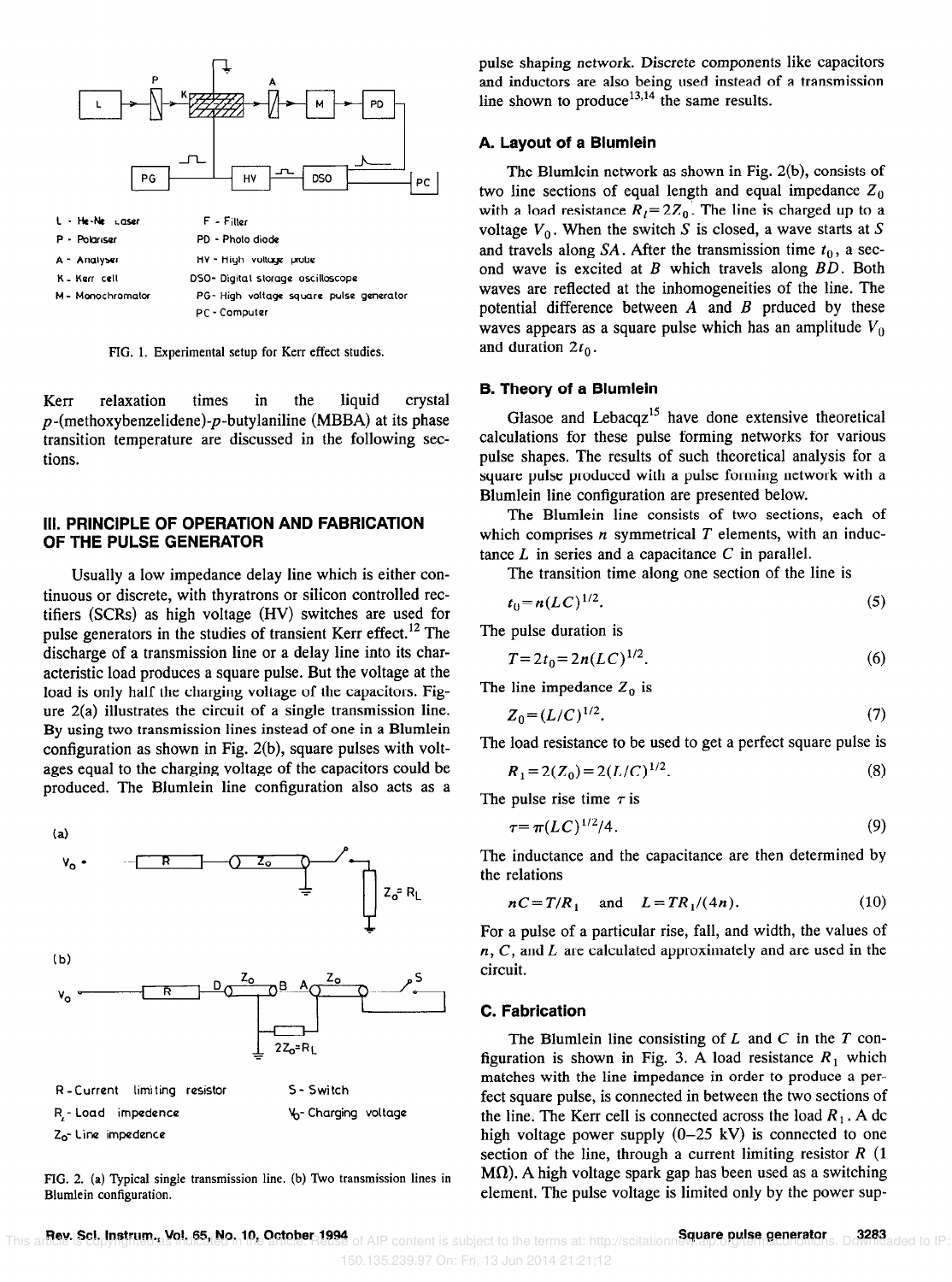

FIG. 3. Discrete transmission line in the Blumlein configuration.

ply used in the circuit but not by the switching element unlike the circuits with thyratrons or SCRs that have high voltage limitations. The capacitors are made of glass epoxy sheets with copper claddings on both sides. The value of the capacitors can be monitored by the area of the sheets. The inductors used are hand wound using an insulated copper wire of 1 mm thickness. These capacitors and inductors can also withstand voltages as high as 40 kV. The spark gap was either self triggered or externally triggered. External triggering was operated with a HV trigger pulse generator which also forms part of the setup.

In the case of a microsecond pulse generator six sets of 1.5 nF capacitors and 65  $\mu$ H inductors are used in the T configuration in the circuit shown in Fig, 3. Each section of the Blumlein consists of three  $T$  elements with a load  $R_1$  =450  $\Omega$  in between. Stable pulses with 1  $\mu$ s rise and fall and 1.6  $\mu$ s flattop have been obtained. The same circuit is also used for the nanosecond pulse generator with 16 sets of 70 pF capacitors and 1.5  $\mu$ H inductors. Each section of the Blumlein consists of eight T elements with a load  $R_1 = 300 \Omega$ in between. The square pulses obtained are stable with 45 ns rise and fall and 150 ns flattop.

The pulses obtained with the pulse generator and the corresponding Kerr signals are shown in the Fig. 4. It is found that there is a small deviation in the pulse characteristics from the one calculated for a homogeneous transmission line. A slight ringing is also present in the beginning of the pulse. These are due to the losses and the dispersion of the line caused by the lumped structure. The pulse parameters obtained with the pulse generators along with the calculated values using the above relations are given in Table I.

## D. Salient features

The two pulse generators fabricated have excellent, reliable, and stable characteristics, like

- (1) short fall times,
- (2) flattop with minimum ringing,
- (3) voltages variable from 0 to 25 kV that are limited by the power supply used in the present work,



FIG. 4. (a) Kerr signal in MBBA induced by a microsecond pulse. (b) Kerr signal in MBBA induced by a nanosecond pulse.

- (4) highly consistent and stable pulses with absolutely no change in pulse shapes even at high voltages and high repetition rates, and
- (5) are very cost effective since all the components are fabricated with cheap and easily available materials.

TABLE I. Pulse parameters of the  $\mu$ s and ns pulses.

| Pulse<br>generator |              | Line<br>impedance<br>$Z_0 = R_L/2 \Omega$ | Pulse<br>width<br>T<br>$\mu$ s | Pulse rise<br>time<br>$t_a$ $\mu$ s |
|--------------------|--------------|-------------------------------------------|--------------------------------|-------------------------------------|
| Microsecond        | Calculated   | 208                                       | 1.87                           | 0.73                                |
| (us)               | Experimental | 225                                       | 1.6                            | 1.00                                |
| Nanosecond         | Calculated   | 146                                       | 0.163                          | 0.064                               |
| (ns)               | Experimental | 150                                       | 0.15                           | 0.05                                |

#### 3284 Rev. Sci. Instrum., Vol. 65, No. 10, October 1994 Square pulse generator Square pulse generator

 This article is copyrighted as indicated in the article. Reuse of AIP content is subject to the terms at: http://scitationnew.aip.org/termsconditions. Downloaded to IP: 150.135.239.97 On: Fri, 13 Jun 2014 21:21:12